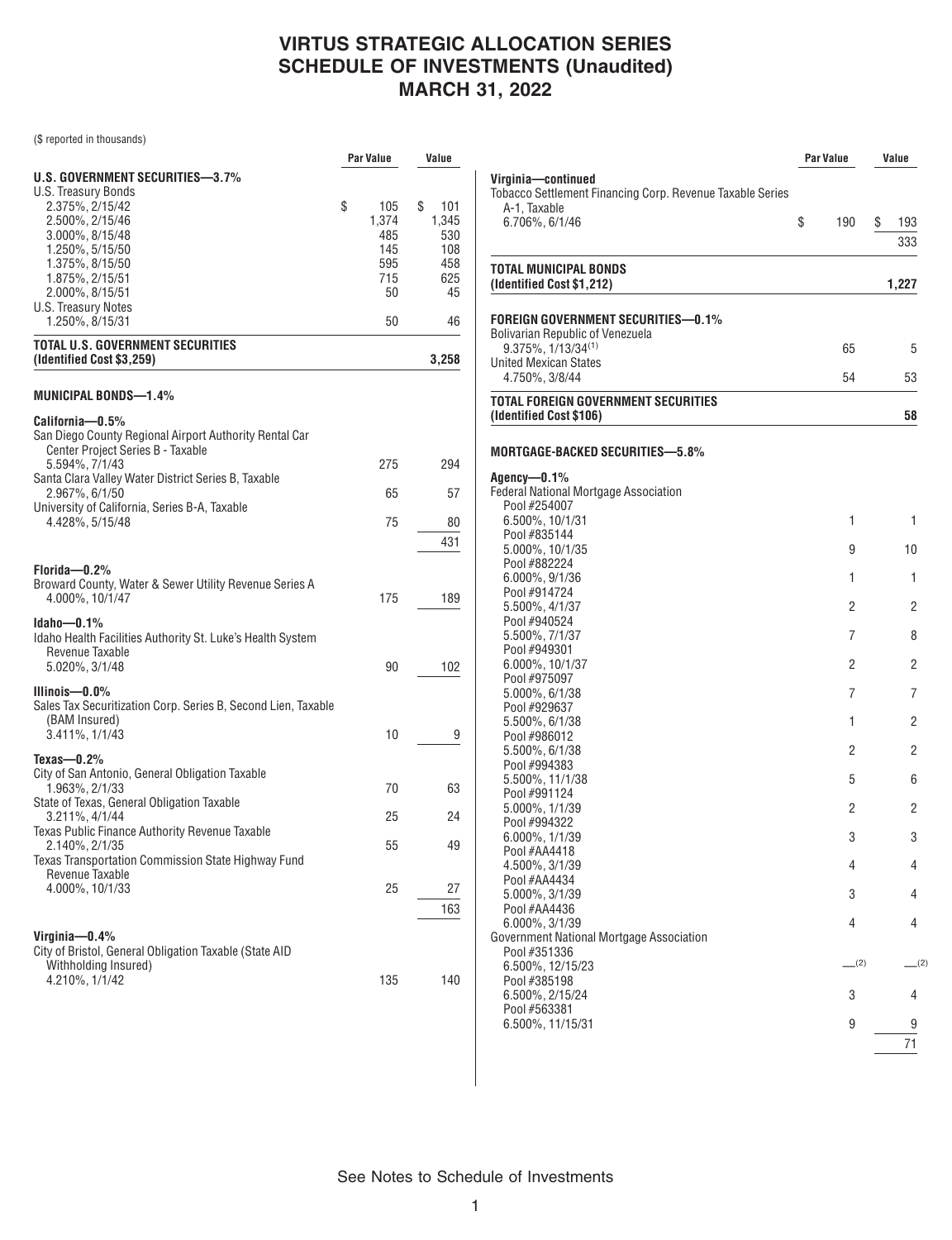(\$ reported in thousands)

|                                                                                              | Par Value | Value    |                                                                         | Par Value | Value    |
|----------------------------------------------------------------------------------------------|-----------|----------|-------------------------------------------------------------------------|-----------|----------|
| Non-Agency-5.7%                                                                              |           |          | Non-Agency-continued                                                    |           |          |
| Ajax Mortgage Loan Trust 2019-D, A1 144A                                                     |           |          | JPMorgan Chase Mortgage Trust                                           |           |          |
| $2.956\%$ , 9/25/65 <sup>(3)(4)</sup>                                                        | \$<br>50  | \$<br>50 | 2014-2, 2A2 144A                                                        |           |          |
| American Homes 4 Rent Trust                                                                  |           |          | $3.500\%$ , 6/25/29 <sup>(3)(4)</sup>                                   | \$<br>27  | \$<br>26 |
| 2015-SFR1, A 144A                                                                            |           |          | 2016-SH1, M2 144A                                                       |           |          |
| $3.467\%$ , $4/17/52^{(3)}$                                                                  | 96        | 95       | $3.750\%$ , $4/25/45^{(3)(4)}$                                          | 29        | 28       |
| 2015-SFR2, C 144A                                                                            |           |          | 2016-SH2, M2 144A                                                       |           |          |
| $4.691\%$ , 10/17/52 <sup>(3)</sup>                                                          | 110       | 112      | $3.750\%$ , $12/25/45^{(3)(4)}$                                         | 36        | 35       |
| <b>AMSR Trust</b>                                                                            |           |          | 2017-5, A1 144A<br>$3.050\%$ , 10/26/48 <sup>(3)(4)</sup>               | 48        | 48       |
| 2020-SFR1, B 144A                                                                            |           |          | JPMorgan Chase WaMu Mortgage Pass-Through                               |           |          |
| $2.120\%$ , $4/17/37^{(3)}$                                                                  | 100       | 95       | Certificates Trust 2003-AR6, A1                                         |           |          |
| 2020-SFR2, D 144A<br>$3.282\%$ , $7/17/37^{(3)}$                                             | 100       | 96       | $2.568\%$ , 6/25/33 <sup>(4)</sup>                                      | 15        | 15       |
| Angel Oak Mortgage Trust 2021-8, A1 144A                                                     |           |          | Mello Warehouse Securitization Trust 2021-2, C (1 month                 |           |          |
| $1.820\%$ , 11/25/66 <sup>(3)(4)</sup>                                                       | 97        | 91       | LIBOR + 1.100%, Cap N/A, Floor 1.100%) 144A                             |           |          |
| Arroyo Mortgage Trust                                                                        |           |          | $1.557\%$ , 4/25/55 <sup>(3)(4)</sup>                                   | 25        | 25       |
| 2019-1, A1 144A                                                                              |           |          | MetLife Securitization Trust 2017-1A, M1 144A                           |           |          |
| $3.805\%, 1/25/49^{(3)(4)}$                                                                  | 34        | 34       | $3.450\%$ , $4/25/55^{(3)(4)}$                                          | 100       | 97       |
| 2019-2, A1 144A                                                                              |           |          | Mill City Mortgage Loan Trust 2019-1, M2 144A<br>3.500%, 10/25/69(3)(4) |           |          |
| $3.347\%, 4/25/49^{(3)(4)}$                                                                  | 30        | 29       | Morgan Stanley Bank of America Merrill Lynch Trust                      | 100       | 98       |
| <b>BX</b> Trust                                                                              |           |          | 2015-C22, AS                                                            |           |          |
| 2018-GW, B (1 month LIBOR + 1.020%, Cap N/A, Floor                                           |           |          | 3.561%, 4/15/48                                                         | 225       | 221      |
| 1.020%) 144A<br>$1.417\%, 5/15/35^{(3)(4)}$                                                  | 125       | 123      | New Residential Mortgage Loan Trust                                     |           |          |
| 2019-0C11, D 144A                                                                            |           |          | 2014-1A, A 144A                                                         |           |          |
| 4.075%, 12/9/41(3)(4)                                                                        | 80        | 74       | $3.750\%$ , $1/25/54^{(3)(4)}$                                          | 27        | 27       |
| CF Hippolyta LLC 2020-1, A1 144A                                                             |           |          | 2015-2A, A1 144A                                                        |           |          |
| $1.690\%$ , 7/15/60 <sup>(3)</sup>                                                           | 92        | 87       | $3.750\%$ , $8/25/55^{(3)(4)}$                                          | 47        | 47       |
| Citigroup Commercial Mortgage Trust 2015-GC27, A4                                            |           |          | 2016-1A, A1 144A                                                        |           |          |
| 2.878%, 2/10/48                                                                              | 73        | 72       | $3.750\%$ , $3/25/56^{(3)(4)}$                                          | 20        | 20       |
| Citigroup Mortgage Loan Trust, Inc. 2019-IMC1, A1 144A                                       |           |          | 2016-3A, A1 144A<br>$3.750\%, 9/25/56^{(3)(4)}$                         | 26        | 26       |
| 2.720%, 7/25/49(3)(4)                                                                        | 16        | 16       | 2016-3A, B1 144A                                                        |           |          |
| COLT Trust 2020-RPL1, A1 144A<br>$1.390\%$ , $1/25/65^{(3)(4)}$                              | 76        | 71       | $4.000\%$ , 9/25/56 <sup>(3)(4)</sup>                                   | 88        | 88       |
| COMM Mortgage Trust 2020-CBM, B 144A                                                         |           |          | 2016-4A, A1 144A                                                        |           |          |
| $3.099\%$ , 2/10/37 <sup>(3)</sup>                                                           | 70        | 67       | $3.750\%$ , 11/25/56 <sup>(3)(4)</sup>                                  | 71        | 72       |
| Corevest American Finance Trust 2020-1, A1 144A                                              |           |          | 2016-4A, B1A 144A                                                       |           |          |
| $1.832\%$ , 3/15/50 <sup>(3)</sup>                                                           | 75        | 72       | 4.500%, 11/25/56(3)(4)                                                  | 80        | 81       |
| Credit Suisse Mortgage Capital Certificates 2019-ICE4, A (1)                                 |           |          | 2021-NQ2R, A1 144A<br>$0.941\%, 10/25/58^{(3)(4)}$                      | 54        |          |
| month LIBOR + 0.980%, Cap N/A, Floor 0.980%) 144A                                            |           |          | 2020-1A, A1B 144A                                                       |           | 53       |
| $1.377\%$ , 5/15/36 <sup>(3)(4)</sup>                                                        | 100       | 99       | $3.500\%$ , $10/25/59^{(3)(4)}$                                         | 56        | 56       |
| Credit Suisse Mortgage Capital Trust<br>2020-RPL4, A1 144A                                   |           |          | 2016-2A, A1 144A                                                        |           |          |
| $2.000\%$ , $1/25/60^{(3)(4)}$                                                               | 63        | 61       | $3.750\%$ , 11/26/35 <sup>(3)(4)</sup>                                  | 59        | 59       |
| 2021-NQM1, A1 144A                                                                           |           |          | NLT Trust 2021-INV2, A1 144A                                            |           |          |
| $0.809\%, 5/25/65^{(3)(4)}$                                                                  | 54        | 52       | 1.162%, $8/25/56^{(3)(4)}$                                              | 91        | 85       |
| Dominion Mortgage Trust 2021-RTL1, A1 144A                                                   |           |          | <b>OBX Trust</b><br>2019-INV1, A3 144A                                  |           |          |
| 2.487%, 7/25/27(3)(4)                                                                        | 100       | 100      | 4.500%, 11/25/48(3)(4)                                                  | 13        | 13       |
| FirstKey Homes Trust                                                                         |           |          | 2021-NQM3, A1 144A                                                      |           |          |
| 2020-SFR2, B 144A<br>$1.567\%$ , 10/19/37 <sup>(3)</sup>                                     | 115       | 107      | $1.054\%$ , $7/25/61^{(3)(4)}$                                          | 43        | 40       |
| 2021-SFR1, D 144A                                                                            |           |          | Preston Ridge Partners Mortgage LLC                                     |           |          |
| $2.189\%, 8/17/38^{(3)}$                                                                     | 75        | 68       | 2020-6, A1 144A                                                         |           |          |
| Galton Funding Mortgage Trust 2017-1, A21 144A                                               |           |          | 2.363%, 11/25/25(3)(4)                                                  | 65        | 63       |
| $3.500\%$ , $7/25/56^{(3)(4)}$                                                               | 7         | 7        | 2021-2, A1 144A                                                         |           |          |
| GCAT Trust 2020-NQM1, A1 144A                                                                |           |          | $2.115\%, 3/25/26^{(3)(4)}$                                             | 78        | 76       |
| 2.247%, 1/25/60(3)(4)                                                                        | 15        | 15       | 2021-3, A1 144A<br>$1.867\%, 4/25/26^{(3)(4)}$                          | 83        | 80       |
| GS Mortgage Securities Trust 2020-GC45, AS                                                   |           |          | Progress Residential Trust 2021-SFR3, D 144A                            |           |          |
| $3.173\%$ , 2/13/53 <sup>(4)</sup><br>GS Mortgage-Backed Securities Trust 2020-NQM1, A3 144A | 80        | 79       | $2.288\%, 5/17/26^{(3)}$                                                | 100       | 91       |
| $2.352\%$ , 9/27/60 <sup>(3)(4)</sup>                                                        | 32        | 32       | Provident Funding Mortgage Trust 2019-1, A2 144A                        |           |          |
| Home Partners of America Trust 2020-2, A 144A                                                |           |          | $3.000\%$ , $12/25/49^{(3)(4)}$                                         | 22        | 21       |
| 1.532%, 1/17/41(3)                                                                           | 83        | 76       | RCKT Mortgage Trust 2020-1, A1 144A                                     |           |          |
|                                                                                              |           |          | $3.000\%$ , 2/25/50 <sup>(3)(4)</sup>                                   | 26        | 25       |
|                                                                                              |           |          |                                                                         |           |          |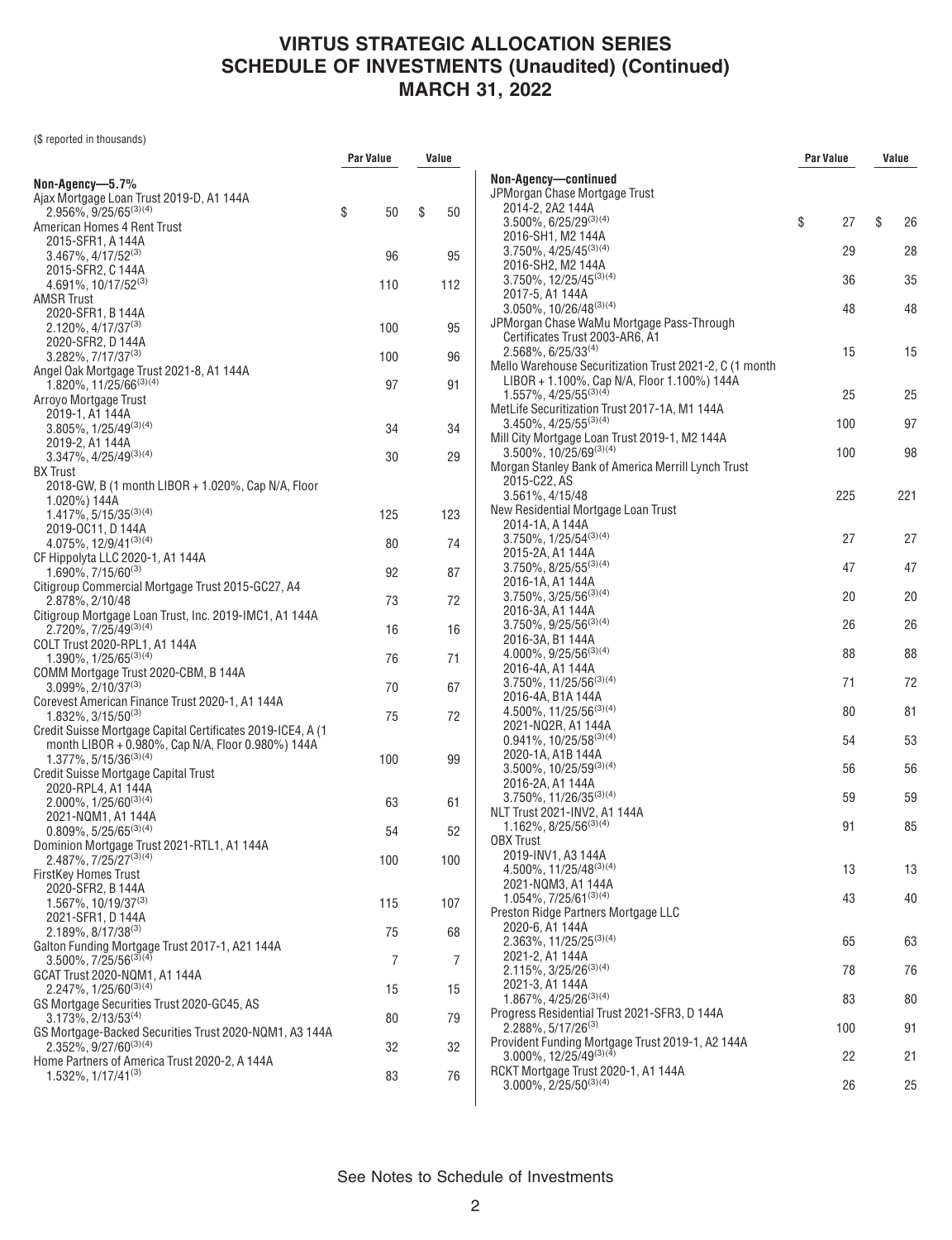(\$ reported in thousands)

| Non-Agency-continued<br>Residential Mortgage Loan Trust 2019-2, A1 144A<br>2.913%, 5/25/59(3)(4)<br>\$<br>12<br>\$<br>12<br>Roc Mortgage Trust 2021-RTL1, A1 144A<br>2.487%, 8/25/26 <sup>(3)(4)</sup><br>100<br>96<br><b>SG Residential Mortgage Trust</b><br>2019-3, A1 144A<br>2.703%, 9/25/59(3)(4)<br>17<br>17<br>2021-1, A3 144A<br>$1.560\%, 7/25/61^{(3)(4)}$<br>39<br>37<br>Towd Point Mortgage Trust<br>2016-3, M1 144A<br>$3.500\%$ , $4/25/56^{(3)(4)}$<br>145<br>145<br>2017-4, A2 144A<br>$3.000\%$ , 6/25/57 <sup>(3)(4)</sup><br>100<br>98<br>2018-6, A1A 144A<br>$3.750\%$ , $3/25/58^{(3)(4)}$<br>92<br>93<br>2018-6, A2 144A<br>$3.750\%$ , $3/25/58^{(3)(4)}$<br>110<br>109<br>2019-4, A2 144A<br>$3.250\%$ , 10/25/59 <sup>(3)(4)</sup><br>100<br>96<br>2020-MH1, A2 144A<br>$2.500\%$ , 2/25/60 <sup>(3)(4)</sup><br>100<br>94<br>2021-1, A2 144A<br>2.750%, 11/25/61(3)(4)<br>100<br>92<br>Tricon American Homes Trust 2019-SFR1, C 144A<br>3.149%, 3/17/38(3)<br>100<br>97<br>Tricon Residential Trust 2021-SFR1, B 144A<br>2.244%, 7/17/38(3)<br>100<br>93<br>TVC Mortgage Trust 2020-RTL1, A1 144A<br>$3.474\%, 9/25/24^{(3)}$<br>79<br>78<br><b>VCAT LLC</b><br>2021-NPL2, A1 144A<br>$2.115\%$ , 3/27/51 <sup>(3)(4)</sup><br>71<br>68<br>2021-NPL3, A1 144A<br>$1.743\%$ , 5/25/51(3)(4)<br>79<br>75<br>Vericrest Opportunity Loan Trust XCII LLC 2021-NPL1, A1<br>144A<br>$1.893\%, 2/27/51^{(3)(4)}$<br>79<br>77<br>Visio Trust 2020-1R, A2 144A<br>1.567%, 11/25/55(3)<br>43<br>42<br>Wells Fargo Commercial Mortgage Trust 2014-C24, AS<br>3.931%, 11/15/47<br>40<br>40<br>Wells Fargo Mortgage Backed Securities Trust 2020-4, A1<br>144A<br>$3.000\%, 7/25/50^{(3)(4)}$<br>32<br>31<br>4,986<br>TOTAL MORTGAGE-BACKED SECURITIES<br>(Identified Cost \$5,259)<br>5,057<br>ASSET-BACKED SECURITIES—2.8%<br>Automobiles—1.6%<br>ACC Auto Trust 2021-A, B 144A<br>$1.790\%$ , $4/15/27^{(3)}$<br>65<br>63<br>American Credit Acceptance Receivables Trust<br>2021-3, C 144A<br>$0.980\%$ , 11/15/27 <sup>(3)</sup><br>65<br>63<br>2022-1, D 144A<br>$2.460\%$ , 3/13/28 <sup>(3)</sup><br>55<br>52<br>AmeriCredit Automobile Receivables Trust 2020-3, C |                 | Par Value | Value |  |
|------------------------------------------------------------------------------------------------------------------------------------------------------------------------------------------------------------------------------------------------------------------------------------------------------------------------------------------------------------------------------------------------------------------------------------------------------------------------------------------------------------------------------------------------------------------------------------------------------------------------------------------------------------------------------------------------------------------------------------------------------------------------------------------------------------------------------------------------------------------------------------------------------------------------------------------------------------------------------------------------------------------------------------------------------------------------------------------------------------------------------------------------------------------------------------------------------------------------------------------------------------------------------------------------------------------------------------------------------------------------------------------------------------------------------------------------------------------------------------------------------------------------------------------------------------------------------------------------------------------------------------------------------------------------------------------------------------------------------------------------------------------------------------------------------------------------------------------------------------------------------------------------------------------------------------------------------------------------------------------------------------------------------------------------------------------------------------------------------------------------------------------------------------------------------------------|-----------------|-----------|-------|--|
|                                                                                                                                                                                                                                                                                                                                                                                                                                                                                                                                                                                                                                                                                                                                                                                                                                                                                                                                                                                                                                                                                                                                                                                                                                                                                                                                                                                                                                                                                                                                                                                                                                                                                                                                                                                                                                                                                                                                                                                                                                                                                                                                                                                          |                 |           |       |  |
|                                                                                                                                                                                                                                                                                                                                                                                                                                                                                                                                                                                                                                                                                                                                                                                                                                                                                                                                                                                                                                                                                                                                                                                                                                                                                                                                                                                                                                                                                                                                                                                                                                                                                                                                                                                                                                                                                                                                                                                                                                                                                                                                                                                          |                 |           |       |  |
|                                                                                                                                                                                                                                                                                                                                                                                                                                                                                                                                                                                                                                                                                                                                                                                                                                                                                                                                                                                                                                                                                                                                                                                                                                                                                                                                                                                                                                                                                                                                                                                                                                                                                                                                                                                                                                                                                                                                                                                                                                                                                                                                                                                          |                 |           |       |  |
|                                                                                                                                                                                                                                                                                                                                                                                                                                                                                                                                                                                                                                                                                                                                                                                                                                                                                                                                                                                                                                                                                                                                                                                                                                                                                                                                                                                                                                                                                                                                                                                                                                                                                                                                                                                                                                                                                                                                                                                                                                                                                                                                                                                          |                 |           |       |  |
|                                                                                                                                                                                                                                                                                                                                                                                                                                                                                                                                                                                                                                                                                                                                                                                                                                                                                                                                                                                                                                                                                                                                                                                                                                                                                                                                                                                                                                                                                                                                                                                                                                                                                                                                                                                                                                                                                                                                                                                                                                                                                                                                                                                          |                 |           |       |  |
|                                                                                                                                                                                                                                                                                                                                                                                                                                                                                                                                                                                                                                                                                                                                                                                                                                                                                                                                                                                                                                                                                                                                                                                                                                                                                                                                                                                                                                                                                                                                                                                                                                                                                                                                                                                                                                                                                                                                                                                                                                                                                                                                                                                          |                 |           |       |  |
|                                                                                                                                                                                                                                                                                                                                                                                                                                                                                                                                                                                                                                                                                                                                                                                                                                                                                                                                                                                                                                                                                                                                                                                                                                                                                                                                                                                                                                                                                                                                                                                                                                                                                                                                                                                                                                                                                                                                                                                                                                                                                                                                                                                          |                 |           |       |  |
|                                                                                                                                                                                                                                                                                                                                                                                                                                                                                                                                                                                                                                                                                                                                                                                                                                                                                                                                                                                                                                                                                                                                                                                                                                                                                                                                                                                                                                                                                                                                                                                                                                                                                                                                                                                                                                                                                                                                                                                                                                                                                                                                                                                          |                 |           |       |  |
|                                                                                                                                                                                                                                                                                                                                                                                                                                                                                                                                                                                                                                                                                                                                                                                                                                                                                                                                                                                                                                                                                                                                                                                                                                                                                                                                                                                                                                                                                                                                                                                                                                                                                                                                                                                                                                                                                                                                                                                                                                                                                                                                                                                          |                 |           |       |  |
|                                                                                                                                                                                                                                                                                                                                                                                                                                                                                                                                                                                                                                                                                                                                                                                                                                                                                                                                                                                                                                                                                                                                                                                                                                                                                                                                                                                                                                                                                                                                                                                                                                                                                                                                                                                                                                                                                                                                                                                                                                                                                                                                                                                          |                 |           |       |  |
|                                                                                                                                                                                                                                                                                                                                                                                                                                                                                                                                                                                                                                                                                                                                                                                                                                                                                                                                                                                                                                                                                                                                                                                                                                                                                                                                                                                                                                                                                                                                                                                                                                                                                                                                                                                                                                                                                                                                                                                                                                                                                                                                                                                          |                 |           |       |  |
|                                                                                                                                                                                                                                                                                                                                                                                                                                                                                                                                                                                                                                                                                                                                                                                                                                                                                                                                                                                                                                                                                                                                                                                                                                                                                                                                                                                                                                                                                                                                                                                                                                                                                                                                                                                                                                                                                                                                                                                                                                                                                                                                                                                          |                 |           |       |  |
|                                                                                                                                                                                                                                                                                                                                                                                                                                                                                                                                                                                                                                                                                                                                                                                                                                                                                                                                                                                                                                                                                                                                                                                                                                                                                                                                                                                                                                                                                                                                                                                                                                                                                                                                                                                                                                                                                                                                                                                                                                                                                                                                                                                          |                 |           |       |  |
|                                                                                                                                                                                                                                                                                                                                                                                                                                                                                                                                                                                                                                                                                                                                                                                                                                                                                                                                                                                                                                                                                                                                                                                                                                                                                                                                                                                                                                                                                                                                                                                                                                                                                                                                                                                                                                                                                                                                                                                                                                                                                                                                                                                          |                 |           |       |  |
|                                                                                                                                                                                                                                                                                                                                                                                                                                                                                                                                                                                                                                                                                                                                                                                                                                                                                                                                                                                                                                                                                                                                                                                                                                                                                                                                                                                                                                                                                                                                                                                                                                                                                                                                                                                                                                                                                                                                                                                                                                                                                                                                                                                          |                 |           |       |  |
|                                                                                                                                                                                                                                                                                                                                                                                                                                                                                                                                                                                                                                                                                                                                                                                                                                                                                                                                                                                                                                                                                                                                                                                                                                                                                                                                                                                                                                                                                                                                                                                                                                                                                                                                                                                                                                                                                                                                                                                                                                                                                                                                                                                          |                 |           |       |  |
|                                                                                                                                                                                                                                                                                                                                                                                                                                                                                                                                                                                                                                                                                                                                                                                                                                                                                                                                                                                                                                                                                                                                                                                                                                                                                                                                                                                                                                                                                                                                                                                                                                                                                                                                                                                                                                                                                                                                                                                                                                                                                                                                                                                          |                 |           |       |  |
|                                                                                                                                                                                                                                                                                                                                                                                                                                                                                                                                                                                                                                                                                                                                                                                                                                                                                                                                                                                                                                                                                                                                                                                                                                                                                                                                                                                                                                                                                                                                                                                                                                                                                                                                                                                                                                                                                                                                                                                                                                                                                                                                                                                          |                 |           |       |  |
|                                                                                                                                                                                                                                                                                                                                                                                                                                                                                                                                                                                                                                                                                                                                                                                                                                                                                                                                                                                                                                                                                                                                                                                                                                                                                                                                                                                                                                                                                                                                                                                                                                                                                                                                                                                                                                                                                                                                                                                                                                                                                                                                                                                          |                 |           |       |  |
|                                                                                                                                                                                                                                                                                                                                                                                                                                                                                                                                                                                                                                                                                                                                                                                                                                                                                                                                                                                                                                                                                                                                                                                                                                                                                                                                                                                                                                                                                                                                                                                                                                                                                                                                                                                                                                                                                                                                                                                                                                                                                                                                                                                          |                 |           |       |  |
|                                                                                                                                                                                                                                                                                                                                                                                                                                                                                                                                                                                                                                                                                                                                                                                                                                                                                                                                                                                                                                                                                                                                                                                                                                                                                                                                                                                                                                                                                                                                                                                                                                                                                                                                                                                                                                                                                                                                                                                                                                                                                                                                                                                          |                 |           |       |  |
|                                                                                                                                                                                                                                                                                                                                                                                                                                                                                                                                                                                                                                                                                                                                                                                                                                                                                                                                                                                                                                                                                                                                                                                                                                                                                                                                                                                                                                                                                                                                                                                                                                                                                                                                                                                                                                                                                                                                                                                                                                                                                                                                                                                          |                 |           |       |  |
|                                                                                                                                                                                                                                                                                                                                                                                                                                                                                                                                                                                                                                                                                                                                                                                                                                                                                                                                                                                                                                                                                                                                                                                                                                                                                                                                                                                                                                                                                                                                                                                                                                                                                                                                                                                                                                                                                                                                                                                                                                                                                                                                                                                          |                 |           |       |  |
|                                                                                                                                                                                                                                                                                                                                                                                                                                                                                                                                                                                                                                                                                                                                                                                                                                                                                                                                                                                                                                                                                                                                                                                                                                                                                                                                                                                                                                                                                                                                                                                                                                                                                                                                                                                                                                                                                                                                                                                                                                                                                                                                                                                          |                 |           |       |  |
|                                                                                                                                                                                                                                                                                                                                                                                                                                                                                                                                                                                                                                                                                                                                                                                                                                                                                                                                                                                                                                                                                                                                                                                                                                                                                                                                                                                                                                                                                                                                                                                                                                                                                                                                                                                                                                                                                                                                                                                                                                                                                                                                                                                          |                 |           |       |  |
|                                                                                                                                                                                                                                                                                                                                                                                                                                                                                                                                                                                                                                                                                                                                                                                                                                                                                                                                                                                                                                                                                                                                                                                                                                                                                                                                                                                                                                                                                                                                                                                                                                                                                                                                                                                                                                                                                                                                                                                                                                                                                                                                                                                          |                 |           |       |  |
|                                                                                                                                                                                                                                                                                                                                                                                                                                                                                                                                                                                                                                                                                                                                                                                                                                                                                                                                                                                                                                                                                                                                                                                                                                                                                                                                                                                                                                                                                                                                                                                                                                                                                                                                                                                                                                                                                                                                                                                                                                                                                                                                                                                          |                 |           |       |  |
|                                                                                                                                                                                                                                                                                                                                                                                                                                                                                                                                                                                                                                                                                                                                                                                                                                                                                                                                                                                                                                                                                                                                                                                                                                                                                                                                                                                                                                                                                                                                                                                                                                                                                                                                                                                                                                                                                                                                                                                                                                                                                                                                                                                          |                 |           |       |  |
|                                                                                                                                                                                                                                                                                                                                                                                                                                                                                                                                                                                                                                                                                                                                                                                                                                                                                                                                                                                                                                                                                                                                                                                                                                                                                                                                                                                                                                                                                                                                                                                                                                                                                                                                                                                                                                                                                                                                                                                                                                                                                                                                                                                          |                 |           |       |  |
|                                                                                                                                                                                                                                                                                                                                                                                                                                                                                                                                                                                                                                                                                                                                                                                                                                                                                                                                                                                                                                                                                                                                                                                                                                                                                                                                                                                                                                                                                                                                                                                                                                                                                                                                                                                                                                                                                                                                                                                                                                                                                                                                                                                          |                 |           |       |  |
|                                                                                                                                                                                                                                                                                                                                                                                                                                                                                                                                                                                                                                                                                                                                                                                                                                                                                                                                                                                                                                                                                                                                                                                                                                                                                                                                                                                                                                                                                                                                                                                                                                                                                                                                                                                                                                                                                                                                                                                                                                                                                                                                                                                          |                 |           |       |  |
|                                                                                                                                                                                                                                                                                                                                                                                                                                                                                                                                                                                                                                                                                                                                                                                                                                                                                                                                                                                                                                                                                                                                                                                                                                                                                                                                                                                                                                                                                                                                                                                                                                                                                                                                                                                                                                                                                                                                                                                                                                                                                                                                                                                          |                 |           |       |  |
|                                                                                                                                                                                                                                                                                                                                                                                                                                                                                                                                                                                                                                                                                                                                                                                                                                                                                                                                                                                                                                                                                                                                                                                                                                                                                                                                                                                                                                                                                                                                                                                                                                                                                                                                                                                                                                                                                                                                                                                                                                                                                                                                                                                          |                 |           |       |  |
|                                                                                                                                                                                                                                                                                                                                                                                                                                                                                                                                                                                                                                                                                                                                                                                                                                                                                                                                                                                                                                                                                                                                                                                                                                                                                                                                                                                                                                                                                                                                                                                                                                                                                                                                                                                                                                                                                                                                                                                                                                                                                                                                                                                          |                 |           |       |  |
|                                                                                                                                                                                                                                                                                                                                                                                                                                                                                                                                                                                                                                                                                                                                                                                                                                                                                                                                                                                                                                                                                                                                                                                                                                                                                                                                                                                                                                                                                                                                                                                                                                                                                                                                                                                                                                                                                                                                                                                                                                                                                                                                                                                          |                 |           |       |  |
|                                                                                                                                                                                                                                                                                                                                                                                                                                                                                                                                                                                                                                                                                                                                                                                                                                                                                                                                                                                                                                                                                                                                                                                                                                                                                                                                                                                                                                                                                                                                                                                                                                                                                                                                                                                                                                                                                                                                                                                                                                                                                                                                                                                          |                 |           |       |  |
|                                                                                                                                                                                                                                                                                                                                                                                                                                                                                                                                                                                                                                                                                                                                                                                                                                                                                                                                                                                                                                                                                                                                                                                                                                                                                                                                                                                                                                                                                                                                                                                                                                                                                                                                                                                                                                                                                                                                                                                                                                                                                                                                                                                          |                 |           |       |  |
|                                                                                                                                                                                                                                                                                                                                                                                                                                                                                                                                                                                                                                                                                                                                                                                                                                                                                                                                                                                                                                                                                                                                                                                                                                                                                                                                                                                                                                                                                                                                                                                                                                                                                                                                                                                                                                                                                                                                                                                                                                                                                                                                                                                          |                 |           |       |  |
|                                                                                                                                                                                                                                                                                                                                                                                                                                                                                                                                                                                                                                                                                                                                                                                                                                                                                                                                                                                                                                                                                                                                                                                                                                                                                                                                                                                                                                                                                                                                                                                                                                                                                                                                                                                                                                                                                                                                                                                                                                                                                                                                                                                          | 1.060%, 8/18/26 | 85        | 82    |  |

|                                                                                | Par Value | Value    |
|--------------------------------------------------------------------------------|-----------|----------|
| Automobiles-continued                                                          |           |          |
| Carvana Auto Receivables Trust                                                 |           |          |
| 2019-2A, D 144A<br>$3.280\%$ , $1/15/25^{(3)}$                                 | \$<br>55  | \$<br>55 |
| 2021-N2, C                                                                     |           |          |
| 1.070%, 3/10/28                                                                | 65        | 63       |
| CPS Auto Receivables Trust 2019-D, E 144A                                      |           |          |
| $3.860\%$ , 10/15/25 <sup>(3)</sup>                                            | 60        | 60       |
| <b>Drive Auto Receivables Trust</b><br>2018-4, D                               |           |          |
| 4.090%, 1/15/26                                                                | 57        | 57       |
| $2019 - 4, C$                                                                  |           |          |
| 2.510%, 11/17/25                                                               | 43        | 43       |
| Exeter Automobile Receivables Trust                                            |           |          |
| 2019-3A, C 144A<br>$2.790\%$ , 5/15/24 <sup>(3)</sup>                          | 24        | 24       |
| 2019-2A, C 144A                                                                |           |          |
| $3.300\%$ , $3/15/24^{(3)}$                                                    | 7         | 7        |
| 2018-4A, D 144A                                                                |           |          |
| 4.350%, 9/16/24(3)                                                             | 67        | 68       |
| First Investors Auto Owner Trust 2022-1A, C 144A<br>$3.130\%, 5/15/28^{(3)}$   | 55        | 54       |
| <b>Flagship Credit Auto Trust</b>                                              |           |          |
| 2020-3, C 144A                                                                 |           |          |
| $1.730\%$ , $9/15/26^{(3)}$                                                    | 75        | 73       |
| 2021-1, C 144A                                                                 |           |          |
| $0.910\%, 3/15/27^{(3)}$                                                       | 85        | 81       |
| Foursight Capital Automobile Receivables Trust 2022-1, B<br>144A               |           |          |
| $2.150\%, 5/17/27^{(3)}$                                                       | 45        | 43       |
| <b>GLS Auto Receivables Issuer Trust</b>                                       |           |          |
| 2019-2A, B 144A                                                                |           |          |
| $3.320\%$ , $3/15/24^{(3)}$                                                    | 22        | 21       |
| 2020-1A, B 144A<br>2.430%, 11/15/24(3)                                         | 109       | 109      |
| GLS Auto Receivables Trust 2018-3A, C 144A                                     |           |          |
| 4.180%, 7/15/24(3)                                                             | 91        | 92       |
| Hertz Vehicle Financing III LP 2021-2A, A 144A                                 |           |          |
| 1.680%, 12/27/27 <sup>(3)</sup>                                                | 100       | 91       |
| Prestige Auto Receivables Trust 2019-1A, D 144A<br>$3.010\%$ , $8/15/25^{(3)}$ | 85        | 85       |
| Skopos Auto Receivables Trust 2019-1A, C 144A                                  |           |          |
| 3.630%, 9/16/24(3)                                                             | 69        | 69       |
| United Auto Credit Securitization Trust 2021-1, C 144A                         |           |          |
| $0.840\%$ , 6/10/26 <sup>(3)</sup>                                             | 80        | 79       |
|                                                                                |           | 1,434    |
|                                                                                |           |          |
| <b>Consumer Loans-0.1%</b><br>Affirm Asset Securitization Trust 2021-A, A 144A |           |          |
| $0.880\%$ , $8/15/25^{(3)}$                                                    | 100       | 99       |
|                                                                                |           |          |
| Credit Card-0.1%<br>Avant Credit Card Master Trust 2021-1A. A 144A             |           |          |
| $1.370\%$ , $4/15/27^{(3)}$                                                    | 60        | 57       |
|                                                                                |           |          |
| Other-1.0%<br>Amur Equipment Finance Receivables VI LLC 2018-2A, A2            |           |          |
| 144A                                                                           |           |          |
| 3.890%, 7/20/22 <sup>(3)</sup>                                                 | 2         | 2        |
| Aqua Finance Trust 2019-A, C 144A                                              |           |          |
| $4.010\%$ , $7/16/40^{(3)}$                                                    | 100       | 98       |
| Arby's Funding LLC 2020-1A, A2 144A<br>$3.237\%$ , $7/30/50^{(3)}$             | 74        | 70       |
|                                                                                |           |          |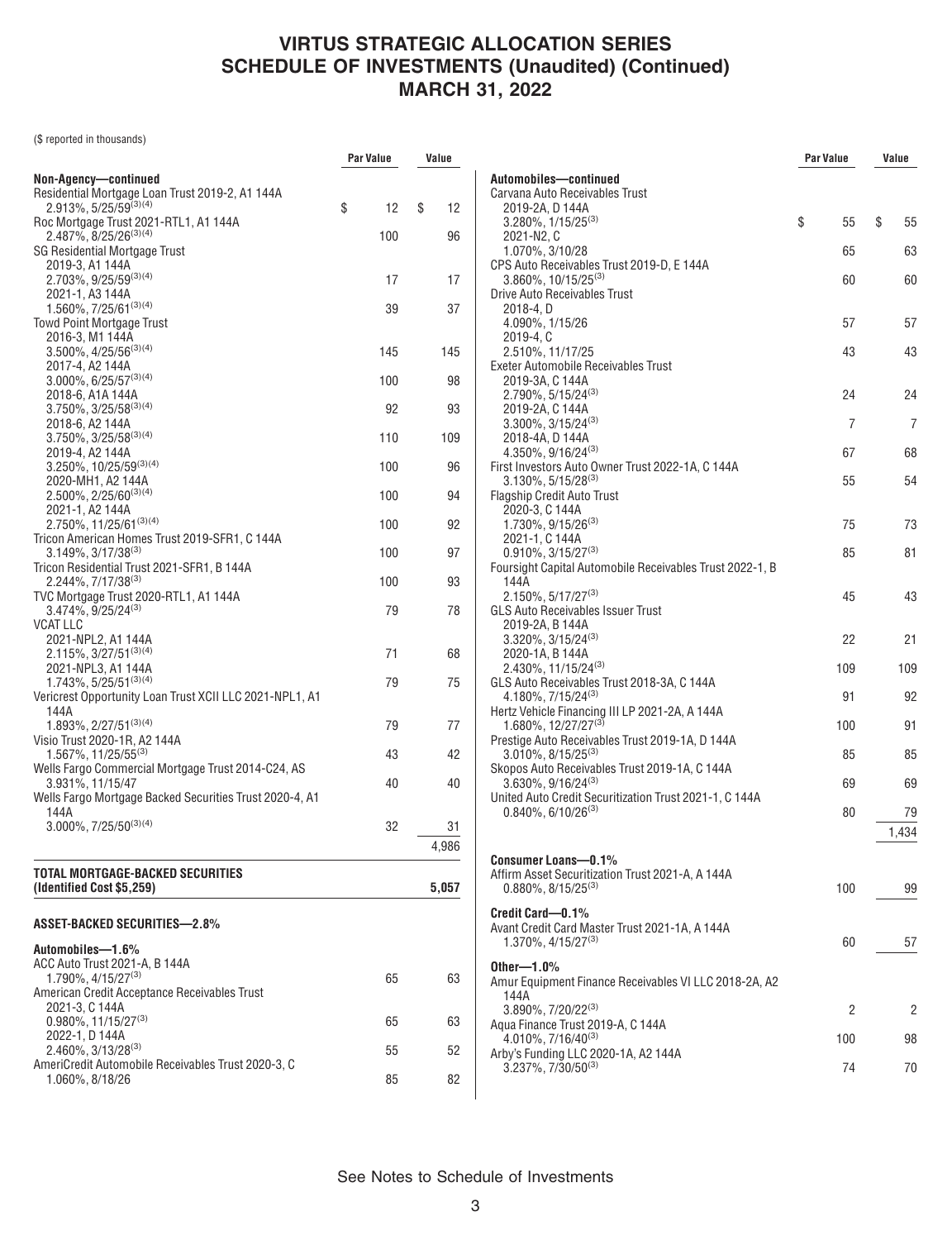(\$ reported in thousands)

|                                                                                 | Par Value | Value    |  |
|---------------------------------------------------------------------------------|-----------|----------|--|
| Other-continued                                                                 |           |          |  |
| Bankers Healthcare Group Securitization Trust 2020-A, A<br>144A                 |           |          |  |
| $2.560\%$ , 9/17/31 <sup>(3)</sup>                                              | \$<br>46  | \$<br>46 |  |
| BXG Receivables Note Trust 2017-A, A 144A<br>$2.950\%$ , 10/4/32 <sup>(3)</sup> | 44        | 44       |  |
| Cajun Global LLC 2021-1, A2 144A                                                |           |          |  |
| 3.931%, 11/20/51(3)<br>Dext ABS LLC                                             | 50        | 47       |  |
| 2020-1, A 144A                                                                  |           |          |  |
| $1.460\%$ , $2/16/27^{(3)}$                                                     | 39        | 38       |  |
| 2020-1, B 144A<br>1.920%, 11/15/27 <sup>(3)</sup>                               | 65        | 64       |  |
| Jersey Mike's Funding 2019-1A, A2 144A                                          |           |          |  |
| $4.433\%, 2/15/50^{(3)}$<br>Lendmark Funding Trust 2019-1A, A 144A              | 80        | 79       |  |
| 3.000%, 12/20/27(3)<br>Mariner Finance Issuance Trust 2019-AA, A 144A           | 100       | 100      |  |
| 2.960%, 7/20/32(3)                                                              | 100       | 100      |  |
| MVW LLC 2020-1A, A 144A                                                         |           |          |  |
| $1.740\%$ , 10/20/37 <sup>(3)</sup><br>NMEF Funding LLC 2022-A, B 144A          | 65        | 63       |  |
| $3.350\%$ , 10/16/28 <sup>(3)</sup>                                             | 45        | 44       |  |
| Octane Receivables Trust 2020-1A, A 144A<br>$1.710\%$ , $2/20/25^{(3)}$         | 35        | 34       |  |
| Orange Lake Timeshare Trust 2019-A, B 144A<br>$3.360\%$ , $4/9/38^{(3)}$        | 38        | 38       |  |
|                                                                                 |           | 867      |  |
|                                                                                 |           |          |  |
| TOTAL ASSET-BACKED SECURITIES<br>(Identified Cost \$2,508)                      |           | 2.457    |  |
| CORPORATE BONDS AND NOTES—7.9%                                                  |           |          |  |
| <b>Communication Services-0.5%</b>                                              |           |          |  |
| Directy Financing LLC 144A<br>5.875%, 8/15/27(3)                                | 20        | 20       |  |
| Level 3 Financing, Inc. 144A                                                    |           |          |  |
| $4.250\%, 7/1/28^{(3)}$<br>Sprint Spectrum Co. LLC 144A                         | 60        | 55       |  |
| $5.152\%$ , 3/20/28 <sup>(3)</sup>                                              | 200       | 211      |  |
| T-Mobile USA, Inc.<br>3.875%, 4/15/30                                           | 90        | 90       |  |
| Verizon Communications, Inc.                                                    |           |          |  |
| 2.550%, 3/21/31                                                                 | 36        | 33       |  |
|                                                                                 |           | 409      |  |
| <b>Consumer Discretionary-0.5%</b>                                              |           |          |  |
| American Builders & Contractors Supply Co., Inc. 144A                           |           |          |  |
| $4.000\%$ , $1/15/28^{(3)}$<br>Aramark Services, Inc. 144A                      | 60        | 58       |  |
| $6.375\%, 5/1/25^{(3)}$                                                         | 30        | 31       |  |
| Brunswick Corp.<br>2.400%, 8/18/31                                              | 46        | 39       |  |
| Dick's Sporting Goods, Inc.<br>3.150%, 1/15/32                                  | 57        | 52       |  |
| Ford Motor Co.<br>3.250%, 2/12/32                                               | 36        | 32       |  |
|                                                                                 |           |          |  |
| 4.750%, 1/15/43                                                                 | 20        | 18       |  |
| General Motors Financial Co., Inc.                                              |           |          |  |
| 1.250%, 1/8/26<br><b>Hilton Grand Vacations Borrower Escrow LLC 144A</b>        | 70        | 64       |  |

|                                                                          | Par Value |          | Value |          |
|--------------------------------------------------------------------------|-----------|----------|-------|----------|
| <b>Consumer Discretionary-continued</b>                                  |           |          |       |          |
| M/I Homes, Inc.<br>4.950%, 2/1/28                                        | \$        | 60       | \$    | 57       |
| Marriott Ownership Resorts, Inc.<br>4.750%, 1/15/28                      |           | 45       |       | 43       |
|                                                                          |           |          |       | 418      |
| Consumer Staples-0.2%                                                    |           |          |       |          |
| Albertsons Cos., Inc. 144A                                               |           |          |       |          |
| $3.500\%$ , $3/15/29^{(3)}$<br>Anheuser-Busch InBev Worldwide, Inc.      |           | 5        |       | 4        |
| 4.000%, 4/13/28                                                          |           | 85       |       | 88       |
| BAT Capital Corp.<br>4.906%, 4/2/30                                      |           | 55       |       | 57       |
|                                                                          |           |          |       | 149      |
| Energy- $0.6\%$                                                          |           |          |       |          |
| Boardwalk Pipelines LP<br>4.950%, 12/15/24                               |           | 65       |       | 67       |
| DCP Midstream Operating LP                                               |           |          |       |          |
| 3.250%, 2/15/32<br>DT Midstream, Inc. 144A                               |           | 20       |       | 18       |
| 4.125%, 6/15/29(3)                                                       |           | 35       |       | 34       |
| Flex Intermediate Holdco LLC 144A<br>$3.363\%$ , 6/30/31 <sup>(3)</sup>  |           | 65       |       | 60       |
| HollyFrontier Corp.<br>5.875%, 4/1/26                                    |           | 45       |       | 47       |
| Kinder Morgan, Inc.                                                      |           |          |       |          |
| 4.300%, 6/1/25<br>7.750%, 1/15/32                                        |           | 45<br>25 |       | 46<br>32 |
| Patterson-UTI Energy, Inc.<br>5.150%, 11/15/29                           |           | 45       |       | 44       |
| Sabine Pass Liquefaction LLC                                             |           |          |       |          |
| 4.200%, 3/15/28<br>Targa Resources Partners LP                           |           | 60       |       | 62       |
| 5.875%, 4/15/26                                                          |           | 40       |       | 41       |
| Transcanada Trust<br>5.600%, 3/7/82                                      |           | 55       |       | 56       |
|                                                                          |           |          |       | 507      |
| Financials-3.2%                                                          |           |          |       |          |
| Allstate Corp. (The) Series B<br>5.750%, 8/15/53                         |           | 145      |       | 144      |
| Ally Financial, Inc. Series B<br>4.700% $(5)$                            |           | 47       |       | 44       |
| Ares Finance Co. LLC 144A                                                |           |          |       |          |
| 4.000%, 10/8/24(3)<br>Ascot Group Ltd. 144A                              |           | 140      |       | 141      |
| $4.250\%$ , 12/15/30 <sup>(3)</sup>                                      |           | 65       |       | 64       |
| Athene Global Funding 144A<br>2.450%, 8/20/27 <sup>(3)</sup>             |           | 70       |       | 65       |
| Bank of America Corp.<br>2.687%, 4/22/32                                 |           | 200      |       | 184      |
| 2.482%, 9/21/36                                                          |           | 100      |       | 86       |
| Bank of New York Mellon Corp. (The) Series G<br>$4.700\%$ <sup>(5)</sup> |           | 65       |       | 67       |
| <b>Blackstone Private Credit Fund 144A</b><br>2.625%, 12/15/26(3)        |           | 29       |       | 26       |
| Blue Owl Finance LLC 144A                                                |           |          |       |          |
| $3.125\%, 6/10/31^{(3)}$<br>Brighthouse Financial, Inc.                  |           | 35       |       | 30       |
| 5.625%, 5/15/30                                                          |           | 47       |       | 52       |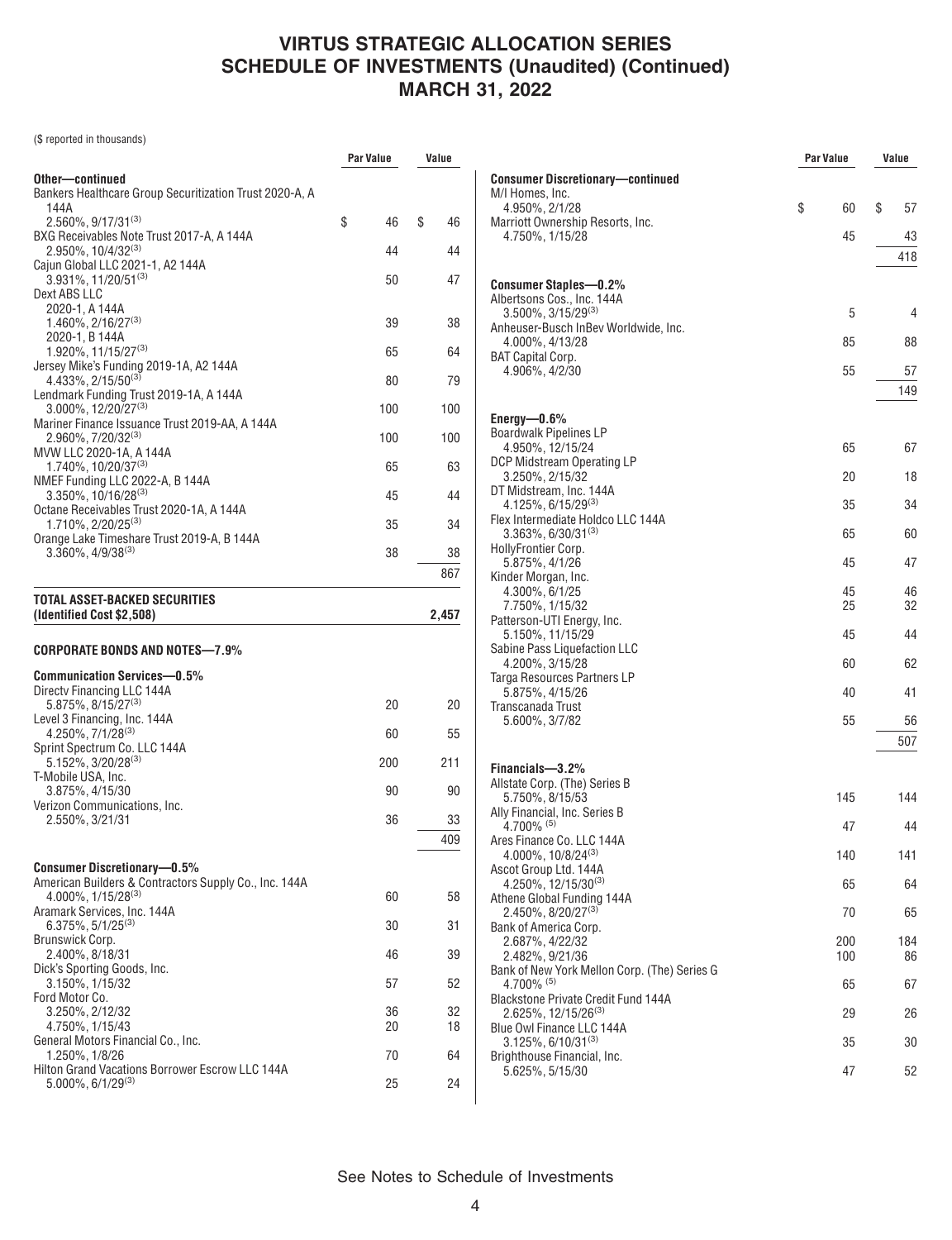(\$ reported in thousands)

|                                                                         | Par Value | Value        |
|-------------------------------------------------------------------------|-----------|--------------|
| Financials-continued                                                    |           |              |
| Brookfield Finance, Inc.<br>3.900%, 1/25/28                             | \$<br>115 | \$<br>115    |
| Capital One Financial Corp.<br>2.359%, 7/29/32                          | 48        | 41           |
| Charles Schwab Corp. (The) Series H<br>$4.000\%$ <sup>(5)</sup>         | 70        |              |
| Citadel LP 144A                                                         |           | 63           |
| $4.875\%$ , $1/15/27^{(3)}$                                             | 65        | 64           |
| Citigroup, Inc.<br>3.980%, 3/20/30                                      | 165       | 167          |
| Coinbase Global, Inc. 144A<br>$3.625\%$ , 10/1/31 <sup>(3)</sup>        | 45        | 38           |
| Goldman Sachs Group, Inc. (The)<br>4.250%, 10/21/25                     | 195       | 200          |
| Icahn Enterprises LP                                                    |           |              |
| 6.250%, 5/15/26<br>JPMorgan Chase & Co.                                 | 80        | 82           |
| 1.953%, 2/4/32                                                          | 150       | 131          |
| Ladder Capital Finance Holdings LLLP 144A<br>$4.250\%$ , $2/1/27^{(3)}$ | 35        | 34           |
| Liberty Mutual Group, Inc. 144A<br>$4.125\%, 12/15/51^{(3)}$            | 45        | 42           |
| Lincoln National Corp. (3 month LIBOR + 2.040%)                         |           |              |
| 2.294%, 4/20/67 <sup>(4)</sup><br>MetLife, Inc. Series G                | 85        | 67           |
| $3.850\%$ <sup>(5)</sup><br><b>Morgan Stanley</b>                       | 75        | 74           |
| 6.375%, 7/24/42<br>OneMain Finance Corp.                                | 100       | 134          |
| 7.125%, 3/15/26<br>OWL Rock Core Income Corp. 144A                      | 40        | 43           |
| $4.700\%$ , $2/8/27^{(3)}$                                              | 45        | 43           |
| Prudential Financial, Inc.<br>5.875%, 9/15/42                           | 100       | 101          |
| 5.625%, 6/15/43<br>Santander Holdings USA, Inc.                         | 65        | 65           |
| 4.400%, 7/13/27                                                         | 100       | 102          |
| Texas Capital Bancshares, Inc.<br>4.000%, 5/6/31                        | 75        | 73           |
| Wells Fargo & Co.<br>2.393%, 6/2/28                                     | 135       | 128          |
| Series BB                                                               |           |              |
| $3.900\%$ <sup>(5)</sup>                                                | 105       | 101<br>2,811 |
|                                                                         |           |              |
| Health Care-0.4%<br>Amgen, Inc.                                         |           |              |
| 3.350%, 2/22/32                                                         | 65        | 64           |
| Baxter International, Inc. 144A<br>$2.539\%, 2/1/32^{(3)}$              | 70        | 64           |
| Bio-Rad Laboratories, Inc.<br>3.300%, 3/15/27                           | 32        | 31           |
| 3.700%, 3/15/32<br>HCA, Inc.                                            | 10        | 10           |
| 5.250%, 6/15/49                                                         | 50        | 55           |
| Illumina, Inc.<br>2.550%, 3/23/31                                       | 57        | 52           |
| Molina Healthcare, Inc. 144A<br>$3.875\%$ , 5/15/32 <sup>(3)</sup>      | 50        | 48           |
|                                                                         |           |              |

|                                                                                | Par Value |          | Value     |
|--------------------------------------------------------------------------------|-----------|----------|-----------|
| <b>Health Care-continued</b>                                                   |           |          |           |
| Universal Health Services, Inc. 144A<br>$2.650\%$ , $1/15/32^{(3)}$            | \$        | 60       | \$<br>54  |
|                                                                                |           |          | 378       |
| Industrials-0.3%                                                               |           |          |           |
| Avolon Holdings Funding Ltd. 144A<br>$4.375\%$ , 5/1/26 <sup>(3)</sup>         |           | 55       | 54        |
| Boeing Co. (The)<br>5.930%, 5/1/60                                             |           | 18       | 21        |
| British Airways Pass-Through Trust 2021-1, A 144A<br>2.900%, 3/15/35(3)        |           | 55       | 50        |
| Huntington Ingalls Industries, Inc. 144A<br>$2.043\%$ , 8/16/28 <sup>(3)</sup> |           | 66       | 60        |
| Sempra Infrastructure Partners LP 144A<br>$3.250\%$ , 1/15/32 <sup>(3)</sup>   |           | 58       | 54        |
| TransDigm, Inc. 144A<br>$6.250\%$ , 3/15/26 <sup>(3)</sup>                     |           | 35       | 36        |
|                                                                                |           |          | 275       |
| Information Technology-0.7%                                                    |           |          |           |
| CDW LLC                                                                        |           |          |           |
| 3.569%, 12/1/31                                                                |           | 61       | 57        |
| Citrix Systems, Inc.<br>3.300%, 3/1/30                                         |           | 110      | 109       |
| Consensus Cloud Solutions, Inc.<br>144A 6.000%, 10/15/26 <sup>(3)</sup>        |           | 5        | 5         |
| 144A 6.500%, 10/15/28 <sup>(3)</sup>                                           |           | 10       | 10        |
| Dell International LLC<br>8.100%, 7/15/36                                      |           | 35       | 46        |
| Kyndryl Holdings, Inc. 144A<br>$2.700\%$ , 10/15/28 <sup>(3)</sup>             |           | 37       | 32        |
| Leidos, Inc.<br>2.300%, 2/15/31                                                |           | 80       | 69        |
| Motorola Solutions, Inc.<br>4.600%, 5/23/29                                    |           | 100      | 104       |
| Oracle Corp.                                                                   |           |          |           |
| 2.875%, 3/25/31<br>3.850%, 4/1/60                                              |           | 25<br>10 | 23<br>8   |
| Science Applications International Corp. 144A                                  |           |          |           |
| 4.875%, 4/1/28(3)<br>TD SYNNEX Corp. 144A                                      |           | 55       | 54        |
| $2.375\%$ , $8/9/28^{(3)}$                                                     |           | 80       | 72<br>589 |
|                                                                                |           |          |           |
| Materials-0.3%<br>Celanese US Holdings LLC                                     |           |          |           |
| 3.500%. 5/8/24<br>Freeport-McMoRan, Inc.                                       |           | 70       | 70        |
| 5.450%, 3/15/43<br>Glatfelter Corp. 144A                                       |           | 45       | 50        |
| 4.750%, 11/15/29 <sup>(3)</sup><br>Glencore Funding LLC 144A                   |           | 40       | 34        |
| 2.850%, 4/27/31(3)<br>International Flavors & Fragrances, Inc. 144A            |           | 75       | 68        |
| 2.300%, 11/1/30(3)                                                             |           | 60       | 54        |
|                                                                                |           |          | 276       |
| Real Estate-0.9%                                                               |           |          |           |
| <b>EPR Properties</b><br>4.750%, 12/15/26                                      |           | 120      | 120       |
|                                                                                |           |          |           |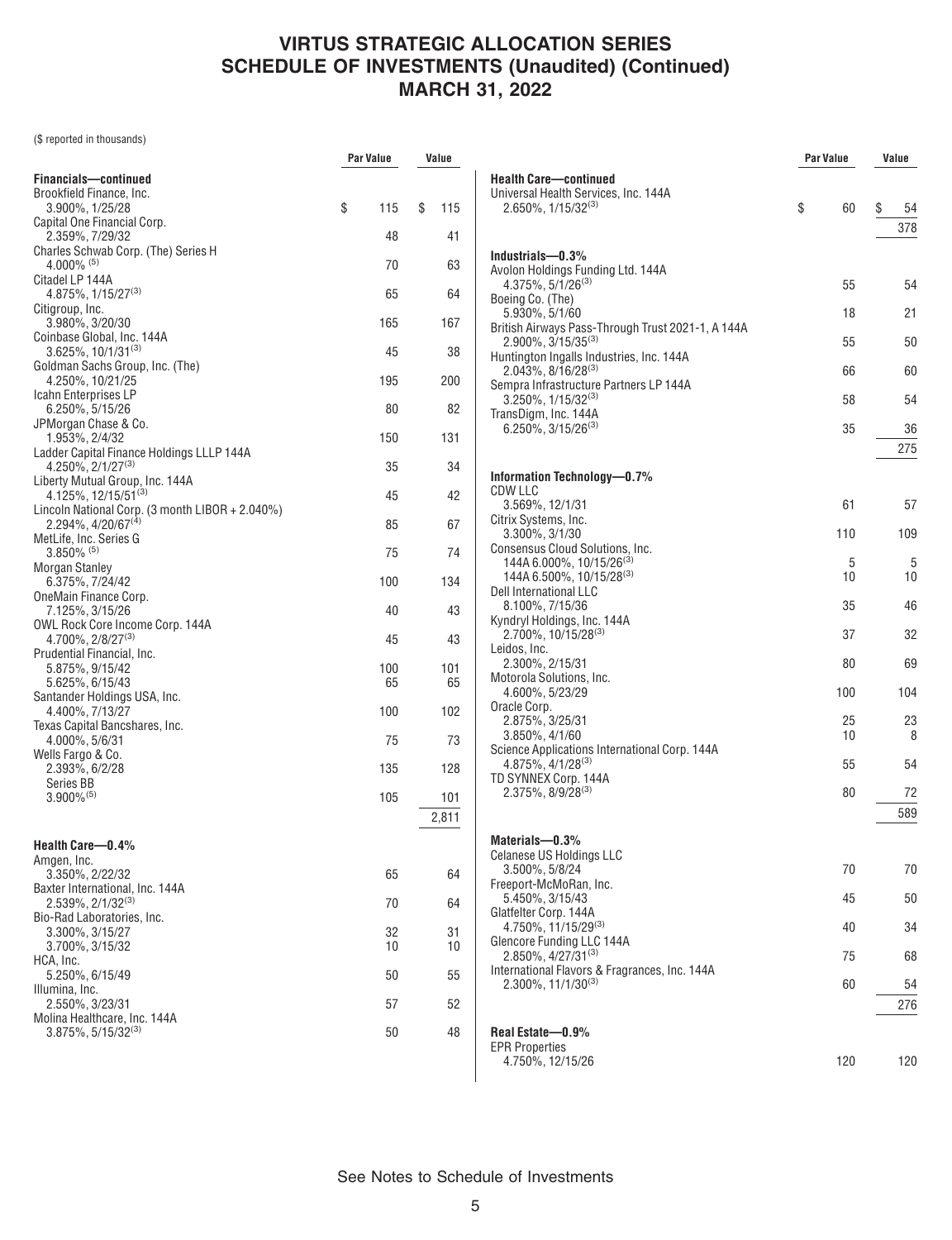(\$ reported in thousands)

|                                                                                          | Par Value      | Value          |
|------------------------------------------------------------------------------------------|----------------|----------------|
| Real Estate-continued                                                                    |                |                |
| GLP Capital LP                                                                           |                |                |
| 5.750%, 6/1/28<br>$3.250\%$ , $1/15/32$                                                  | \$<br>100<br>6 | \$<br>108<br>5 |
| Kite Realty Group Trust                                                                  |                |                |
| 4.750%, 9/15/30                                                                          | 70             | 72             |
| MPT Operating Partnership LP                                                             |                |                |
| 5.000%, 10/15/27                                                                         | 35             | 36             |
| 4.625%, 8/1/29<br>3.500%, 3/15/31                                                        | 15<br>40       | 15<br>37       |
| Office Properties Income Trust                                                           |                |                |
| 4.500%, 2/1/25                                                                           | 135            | 135            |
| Phillips Edison Grocery Center Operating Partnership I LP                                |                |                |
| 2.625%, 11/15/31<br>Retail Opportunity Investments Partnership LP                        | 65             | 57             |
| 4.000%, 12/15/24                                                                         | 105            | 105            |
| <b>Service Properties Trust</b>                                                          |                |                |
| 4.500%, 3/15/25                                                                          | 100            | 94             |
|                                                                                          |                | 784            |
|                                                                                          |                |                |
| Utilities—0.3%<br>Alliant Energy Finance LLC 144A                                        |                |                |
| $3.600\%$ , $3/1/32^{(3)}$                                                               | 65             | 63             |
| Exelon Corp.                                                                             |                |                |
| 3.497%, 6/1/22                                                                           | 24             | 24             |
| Puget Energy, Inc.                                                                       |                |                |
| 2.379%, 6/15/28<br>4.224%, 3/15/32                                                       | 39<br>27       | 36<br>27       |
| Southern Co. (The) Series 21-A                                                           |                |                |
| 3.750%, 9/15/51                                                                          | 69             | 64             |
| Texas Competitive Electric Holdings Co. 144A                                             |                |                |
| 11.500%, 10/1/49 <sup>(3)(6)</sup><br>Vistra Corp. 144A                                  | 65             |                |
| $8.000\%$ (3)(5)                                                                         | 40             | 40             |
|                                                                                          |                | 254            |
|                                                                                          |                |                |
| TOTAL CORPORATE BONDS AND NOTES                                                          |                |                |
| (Identified Cost \$7,162)                                                                |                | 6,850          |
|                                                                                          |                |                |
| LEVERAGED LOANS—1.3%                                                                     |                |                |
| Aerospace-0.2%                                                                           |                |                |
| Brown Group Holding LLC (3 month LIBOR + 2.500%)                                         |                |                |
| $3.506\%$ , 6/7/28 <sup>(4)</sup><br>KKR Apple Bidco LLC (1 month LIBOR + 3.000%)        | 37             | 37             |
| $3.500\%$ , $9/22/28^{(4)}$                                                              | 50             | 49             |
| Mileage Plus Holdings, LLC (3 month LIBOR + 5.250%)                                      |                |                |
| $6.250\%$ , 6/21/27 <sup>(4)</sup>                                                       | 60             | 62             |
| TransDigm, Inc. Tranche E (1 month LIBOR + 2.250%)<br>$2.707\%$ , 5/30/25 <sup>(4)</sup> | 34             | 33             |
|                                                                                          |                |                |
|                                                                                          |                | 181            |
| Chemicals-0.1%                                                                           |                |                |
| Ineos U.S. Finance LLC 2024 (1 month LIBOR + 2.000%)                                     |                |                |
| $2.209\%$ , 4/1/24 <sup>(4)</sup>                                                        | 69             | 68             |
| <b>Consumer Durables-0.1%</b>                                                            |                |                |
| Resideo Funding, Inc. Tranche B (1 month LIBOR + 2.250%)                                 |                |                |
| $2.750\%$ - 2.790%, 2/11/28 <sup>(4)</sup>                                               | 29             | 29             |
|                                                                                          |                |                |

|                                                                                                                                                                                                                                | Par Value |                 | Value |           |
|--------------------------------------------------------------------------------------------------------------------------------------------------------------------------------------------------------------------------------|-----------|-----------------|-------|-----------|
| <b>Consumer Durables-continued</b><br>Restoration Hardware, Inc. (1 month LIBOR + 2.500%)<br>$3.000\%$ , 10/20/28 <sup>(4)</sup>                                                                                               | \$        | 25              | \$    | 24<br>53  |
| $Energy—0.1\%$<br>Oryx Midstream Services Permian Basin LLC Tranche B (3<br>month $LIBOR + 3.250\%)$<br>$3.750\%$ , $10/5/28^{(4)}$<br>Paragon Offshore Finance Co. (3 month PRIME + 3.250%)<br>$3.250\%, 7/16/21^{(1)(4)(6)}$ |           | 50<br>$-^{(7)}$ |       | 49<br>49  |
| Food / Tobacco-0.1%<br>Aramark Services, Inc. Tranche B-4 (1 month LIBOR +<br>$1.750\%$                                                                                                                                        |           |                 |       |           |
| 2.207%, 1/15/27 <sup>(4)</sup><br>Hostess Brands LLC 2019, Tranche B (1 month LIBOR +<br>2.250%)                                                                                                                               |           | 14              |       | 14        |
| $3.000\%$ , $8/3/25^{(4)}$<br>JBS USA Lux S.A. (6 month LIBOR + 2.000%)                                                                                                                                                        |           | 50              |       | 48        |
| $2.804\%$ , 5/1/26 <sup>(4)</sup>                                                                                                                                                                                              |           | 54              |       | 54<br>116 |
| <b>Forest Prod / Containers-0.1%</b><br>Berry Global, Inc. Tranche Z (1 month LIBOR + 1.750%)<br>$2.071\%$ , $7/1/26^{(4)}$                                                                                                    |           | 49              |       | 48        |
| Gaming / Leisure-0.1%<br>Hilton Worldwide Finance LLC Tranche B-2 (1 month LIBOR<br>+ 1.750%)<br>$2.207\%$ , 6/22/26 <sup>(4)</sup><br>Station Casinos LLC Tranche B-1 (1 month LIBOR +                                        |           | 55              |       | 54        |
| 2.250%)<br>2.710%, 2/8/27 <sup>(4)</sup>                                                                                                                                                                                       |           | 34              |       | 34        |
| UFC Holdings LLC Tranche B-3 (3 month LIBOR + 2.750%)<br>$3.500\%$ , $4/29/26^{(4)}$                                                                                                                                           |           | 25              |       | 25<br>113 |
| Health Care-0.1%<br>Agiliti Health, Inc. (1 month LIBOR + 2.750%)<br>$3.000\%$ , $1/4/26^{(4)}$                                                                                                                                |           | 15              |       | 15        |
| Bausch Health Cos., Inc. (1 month LIBOR + 3.000%)<br>$3.457\%$ , 6/2/25 <sup>(4)</sup>                                                                                                                                         |           | 3               |       | 3         |
| Elanco Animal Health, Inc. (1 month LIBOR + 1.750%)<br>$1.981\%$ , $8/1/27^{(4)}$<br>LifePoint Health, Inc. Tranche B, First Lien (1 month LIBOR +                                                                             |           | 48              |       | 47        |
| 3.750%)<br>4.197%, 11/16/25 <sup>(4)</sup><br>Medline Borrower LP (1 month LIBOR + 3.250%)                                                                                                                                     |           | 45              |       | 44        |
| $3.750\%$ , 10/23/28 <sup>(4)</sup>                                                                                                                                                                                            |           | 15              |       | 15<br>124 |
| Housing— $0.1\%$<br>Quikrete Holdings, Inc. Tranche B-1 (3 month LIBOR +                                                                                                                                                       |           |                 |       |           |
| $3.000\%$ )<br>$0.000\%$ , 6/9/28 <sup>(4)(8)</sup>                                                                                                                                                                            |           | 35              |       | 34        |
| Standard Industries, Inc. (6 month LIBOR + 2.500%)<br>$3.788\%$ , $9/22/28^{(4)}$                                                                                                                                              |           | 41              |       | 41<br>75  |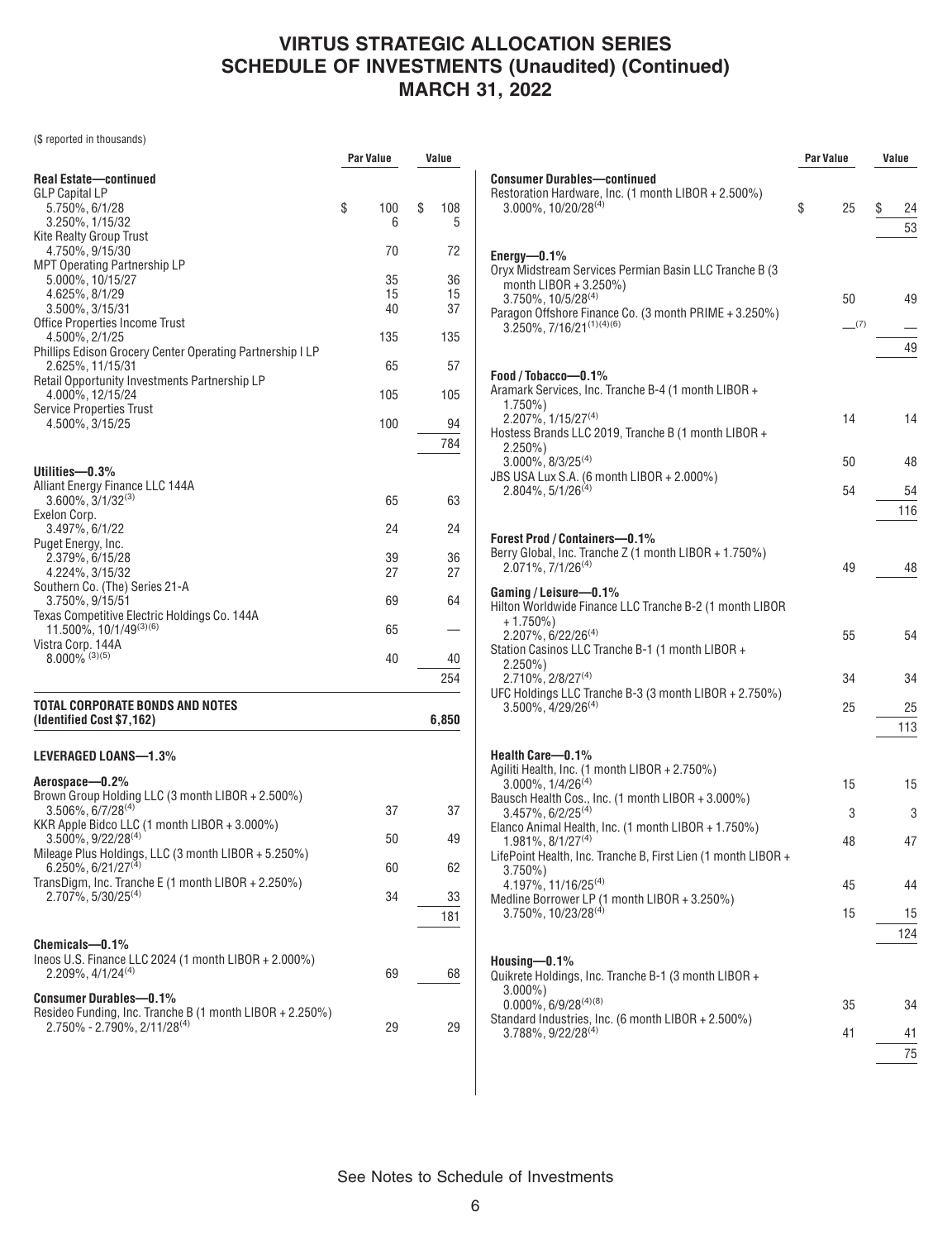(\$ reported in thousands)

|                                                                           | <b>Par Value</b>         | Value |          |                                                                                     | <b>Shares</b>       | Value        |
|---------------------------------------------------------------------------|--------------------------|-------|----------|-------------------------------------------------------------------------------------|---------------------|--------------|
| Information Technology-0.1%                                               |                          |       |          | <b>COMMON STOCKS-73.9%</b>                                                          |                     |              |
| CCC Intelligent Solutions, Inc. (3 month LIBOR + 2.250%)                  |                          |       |          | <b>Communication Services-6.3%</b>                                                  |                     |              |
| $3.256\%$ , $9/21/28^{(4)}$                                               | \$<br>30                 | \$    | 30       | Adevinta ASA Class B <sup>(10)</sup>                                                | 17,148              | \$<br>156    |
| Tenable, Inc. (3 month LIBOR + 2.750%)<br>$3.269\%, 7/7/28^{(4)}$         | 55                       |       | 54       | Ascential plc <sup>(10)</sup>                                                       | 78,297              | 355          |
|                                                                           |                          |       |          | Auto Trader Group plc                                                               | 57,136              | 472          |
|                                                                           |                          |       | 84       | Baltic Classifieds Group plc <sup>(10)</sup>                                        | 101,071             | 182          |
| Manufacturing-0.1%                                                        |                          |       |          | Dayamitra Telekomunikasi PT <sup>(10)</sup><br>Infrastrutture Wireless Italiane SpA | 4,576,000<br>30,039 | 245<br>336   |
| NCR Corp. (3 month LIBOR + 2.500%)                                        |                          |       |          | Meta Platforms, Inc. Class A <sup>(10)</sup>                                        | 3,035               | 675          |
| $2.800\%$ , $8/28/26^{(4)}$                                               | 44                       |       | 44       | Moneysupermarket.com Group plc                                                      | 74,026              | 184          |
| Media / Telecom - Broadcasting-0.0%                                       |                          |       |          | Netflix, Inc. (10)                                                                  | 3,606               | 1,351        |
| Nexstar Broadcasting, Inc. Tranche B-4 (1 month LIBOR +                   |                          |       |          | New Work SE                                                                         | 1,423               | 290          |
| $2.500\%$ )                                                               |                          |       |          | Rightmove plc<br>ZoomInfo Technologies, Inc. Class A <sup>(10)</sup>                | 74,365              | 615          |
| $2.731\%$ , $9/18/26^{(4)}$                                               | 43                       |       | 43       |                                                                                     | 10,837              | 647          |
| Media / Telecom - Cable/Wireless Video-0.0%                               |                          |       |          |                                                                                     |                     | 5,508        |
| Virgin Media Bristol LLC Tranche Q (3 month LIBOR +                       |                          |       |          | <b>Consumer Discretionary-14.1%</b>                                                 |                     |              |
| $3.250\%$ )                                                               |                          |       |          | Airbnb, Inc. Class A <sup>(10)</sup>                                                | 6,886               | 1,183        |
| $3.647\%$ , $1/31/29^{(4)}$                                               | 10                       |       | 10       | Allegro.eu S.A. <sup>(10)</sup>                                                     | 35,335              | 296          |
| Media / Telecom - Telecommunications-0.0%                                 |                          |       |          | Amazon.com, Inc.(10)                                                                | 1,515               | 4,939        |
| CenturyLink, Inc. Tranche B (1 month LIBOR + 2.250%)                      |                          |       |          | Home Depot, Inc. (The)<br>Marriott International, Inc. Class A(10)                  | 2,568<br>6,530      | 769<br>1,148 |
| $2.707\%$ , 3/15/27 <sup>(4)</sup>                                        | 20                       |       | 19       | Max Stock Ltd.                                                                      | 61,367              | 163          |
| Media / Telecom - Wireless Communications-0.0%                            |                          |       |          | MercadoLibre, Inc.(10)                                                              | 978                 | 1,163        |
| SBA Senior Finance II LLC Tranche B (1 month LIBOR +                      |                          |       |          | Mercari, Inc. <sup>(10)</sup>                                                       | 14,200              | 366          |
| $1.750\%$                                                                 |                          |       |          | NIKE, Inc. Class B                                                                  | 11,145              | 1,500        |
| $2.210\%$ , $4/11/25^{(4)}$                                               | 39                       |       | 38       | Ross Stores, Inc.<br>Vasta Platform Ltd. Class A <sup>(10)</sup>                    | 7,240               | 655          |
| Retail-0.0%                                                               |                          |       |          |                                                                                     | 18,623              | 106          |
| PetsMart LLC (3 month LIBOR + 3.750%)                                     |                          |       |          |                                                                                     |                     | 12,288       |
| $4.500\%$ , $2/11/28^{(4)}$                                               | 25                       |       | 25       | <b>Consumer Staples-4.4%</b>                                                        |                     |              |
| Service-0.1%                                                              |                          |       |          | Anhui Gujing Distillery Co., Ltd. Class B                                           | 18,600              | 240          |
| Dun & Bradstreet Corp. (The) 2022, Tranche B-2 (1 month                   |                          |       |          | <b>BIM Birlesik Magazalar AS</b>                                                    | 34,981              | 202          |
| Term SOFR + 3.250%)                                                       |                          |       |          | Estee Lauder Cos., Inc. (The) Class A                                               | 2,309<br>53,800     | 629<br>287   |
| $3.560\%$ , $1/18/29^{(4)}$                                               | 5                        |       | 5        | Heineken Malaysia Bhd<br>McCormick & Co., Inc. Non-voting Shares                    | 8,288               | 827          |
| WEX, Inc. Tranche B (1 month LIBOR + 2.250%)                              |                          |       |          | Monster Beverage Corp. (10)                                                         | 8,816               | 704          |
| 2.707%, 3/31/28 <sup>(4)</sup>                                            | 49                       |       | 49       | Procter & Gamble Co. (The)                                                          | 5,975               | 913          |
|                                                                           |                          |       | 54       |                                                                                     |                     | 3,802        |
| <b>TOTAL LEVERAGED LOANS</b>                                              |                          |       |          | Energy $-0.4%$                                                                      |                     |              |
| (Identified Cost \$1,152)                                                 |                          | 1,144 |          | Frontera Energy Corp. <sup>(10)</sup>                                               | 1,088               | 13           |
|                                                                           |                          |       |          | Pason Systems, Inc.                                                                 | 28,164              | 345          |
|                                                                           | <b>Shares</b>            |       |          |                                                                                     |                     | 358          |
| <b>PREFERRED STOCKS-0.2%</b>                                              |                          |       |          |                                                                                     |                     |              |
|                                                                           |                          |       |          | Financials-5.8%<br>Bank of America Corp.                                            | 29,636              | 1,222        |
| Financials-0.1%                                                           |                          |       |          | CME Group, Inc. Class A                                                             | 3,611               | 859          |
| MetLife, Inc. Series D, 5.875%<br>Truist Financial Corp. Series Q, 5.100% | $40^{(9)}$<br>$70^{(9)}$ |       | 40<br>71 | Gruppo MutuiOnline SpA                                                              | 6,814               | 243          |
|                                                                           |                          |       |          | Hargreaves Lansdown plc                                                             | 17,524              | 231          |
|                                                                           |                          |       | 111      | Kaspi.KZ JSC GDR, 144A(3)                                                           | 2,529               | 125          |
| Industrials-0.1%                                                          |                          |       |          | MarketAxess Holdings, Inc.                                                          | 1,996               | 679          |
| General Electric Co. Series D. (3 month LIBOR + 3.330%).                  |                          |       |          | Mortgage Advice Bureau Holdings Ltd.<br>Nordnet AB publ                             | 19,798<br>16.758    | 298<br>300   |
| $4.156\%^{(4)}$                                                           | $90^{(9)}$               |       | 86       | Progressive Corp. (The)                                                             | 5,947               | 678          |
| <b>TOTAL PREFERRED STOCKS</b>                                             |                          |       |          | Sabre Insurance Group plc                                                           | 95,763              | 291          |
| (Identified Cost \$200)                                                   |                          |       | 197      | VNV Global AB <sup>(10)</sup>                                                       | 17,779              | 94           |
|                                                                           |                          |       |          |                                                                                     |                     | 5,020        |
|                                                                           |                          |       |          |                                                                                     |                     |              |
|                                                                           |                          |       |          | Health Care-4.5%<br>Danaher Corp.                                                   | 4,810               | 1,411        |
|                                                                           |                          |       |          |                                                                                     |                     |              |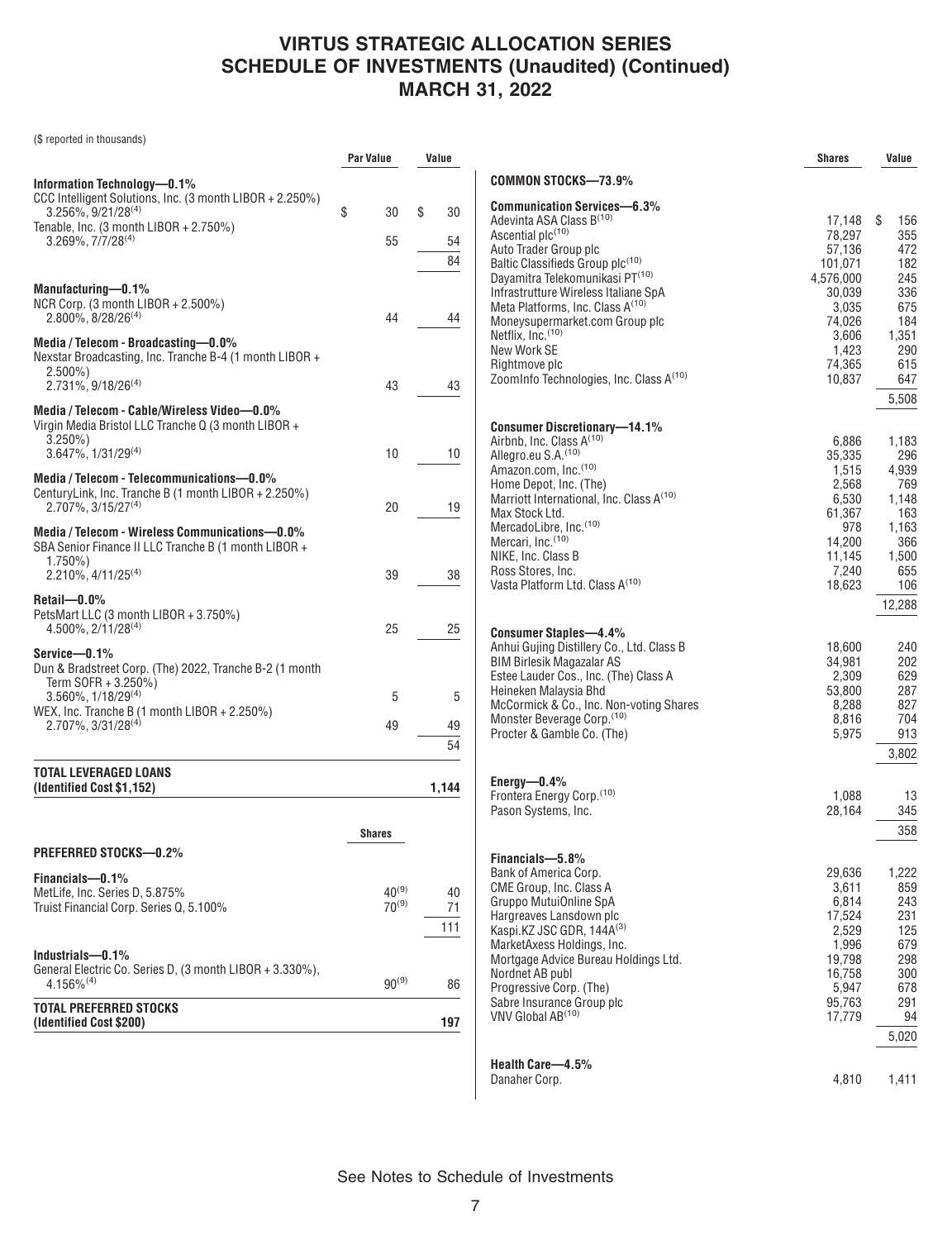(\$ reported in thousands)

|                                                    | <b>Shares</b>   | Value          |
|----------------------------------------------------|-----------------|----------------|
| <b>Health Care-continued</b>                       |                 |                |
| Haw Par Corp., Ltd.                                | 36,300          | \$<br>310      |
| HealthEquity, Inc. <sup>(10)</sup>                 | 5,494           | 370            |
| Nakanishi, Inc.                                    | 8,500           | 157            |
| Zoetis, Inc. Class A                               | 8,753           | 1,651          |
|                                                    |                 | 3,899          |
| Industrials-9.0%                                   |                 |                |
| Boa Vista Servicos S.A.                            | 101,179         | 185            |
| CAE. Inc. $(10)$                                   | 16,433          | 428            |
| CoStar Group, Inc. <sup>(10)</sup>                 | 13,863          | 923            |
| Enento Group Oyj <sup>(10)</sup>                   | 5,731           | 170            |
| Equifax, Inc.<br>Fair Isaac Corp. (10)             | 3,570<br>1,457  | 846<br>680     |
| Haitian International Holdings Ltd.                | 174,893         | 451            |
| HeadHunter Group plc ADR <sup>(6)</sup>            | 12,236          | $-^{(7)}$      |
| Howden Joinery Group plc                           | 13,275          | 133            |
| Knorr-Bremse AG                                    | 4,667           | 358            |
| Marel HF                                           | 73,414          | 428            |
| Meitec Corp.                                       | 5,000           | 271            |
| <b>MTU Aero Engines AG</b>                         | 1,880           | 435            |
| Roper Technologies, Inc.                           | 2,290           | 1,081          |
| Rotork plc                                         | 33,074          | 141            |
| S-1 Corp.                                          | 7,680           | 450            |
| Uber Technologies, Inc. (10)                       | 23,755          | 848            |
|                                                    |                 | 7,828          |
| Information Technology-28.5%                       |                 |                |
| Accenture plc Class A                              | 3,295           | 1,111          |
| Alten S.A.                                         | 2,855           | 431            |
| Amphenol Corp. Class A                             | 20,387          | 1,536          |
| Avalara, Inc. (10)<br>Bill.com Holdings, Inc. (10) | 11,773          | 1,172<br>4,315 |
| Block, Inc. Class A <sup>(10)</sup>                | 19,028<br>4,132 | 560            |
| <b>Bouvet ASA</b>                                  | 40,312          | 319            |
| Brockhaus Technologies AG <sup>(10)</sup>          | 5,054           | 109            |
| DocuSign, Inc.(10)                                 | 4,417           | 473            |
| Duck Creek Technologies, Inc.(10)                  | 29,135          | 645            |
| FDM Group Holdings plc                             | 14,736          | 204            |
| Fineos Corp., Ltd. CDI <sup>(10)</sup>             | 89,449          | 162            |
| MongoDB, Inc. Class A <sup>(10)</sup>              | 1,963           | 871            |
| NVIDIA Corp.                                       | 18,036          | 4.921          |
| Paycom Software, Inc. (10)                         | 5,659           | 1,960          |
| Snowflake, Inc. Class A <sup>(10)</sup>            | 2,959           | 678            |
| Trade Desk, Inc. (The) Class A(10)                 | 18,800          | 1,302          |
| Visa, Inc. Class A<br>Workday, Inc. Class A(10)    | 11,835<br>5,827 | 2,625<br>1,395 |
|                                                    |                 | 24,789         |
|                                                    |                 |                |
| Materials-0.9%                                     |                 |                |
| Corp. Moctezuma SAB de C.V.<br>Ecolab, Inc.        | 63,313<br>3,359 | 202<br>593     |
|                                                    |                 | 795            |
| TOTAL COMMON STOCKS                                |                 |                |
| (Identified Cost \$34,415)                         |                 | 64,287         |

|                                                                                                                                                                                                                                                                                                                                                                                                                                                                                                                                    | <b>Shares</b> | Value          |
|------------------------------------------------------------------------------------------------------------------------------------------------------------------------------------------------------------------------------------------------------------------------------------------------------------------------------------------------------------------------------------------------------------------------------------------------------------------------------------------------------------------------------------|---------------|----------------|
| RIGHTS-0.0%                                                                                                                                                                                                                                                                                                                                                                                                                                                                                                                        |               |                |
| Utilities-0.0%<br>Vistra Energy Corp. (6)(10)                                                                                                                                                                                                                                                                                                                                                                                                                                                                                      | 1,084         | \$<br>2        |
| <b>TOTAL RIGHTS</b><br>(Identified Cost \$1)                                                                                                                                                                                                                                                                                                                                                                                                                                                                                       |               | 2              |
| WARRANT—0.0%                                                                                                                                                                                                                                                                                                                                                                                                                                                                                                                       |               |                |
| Financials-0.0%<br>VNV Global AB <sup>(10)</sup>                                                                                                                                                                                                                                                                                                                                                                                                                                                                                   | 12,500        | 5              |
| TOTAL WARRANT<br>(Identified Cost \$—)                                                                                                                                                                                                                                                                                                                                                                                                                                                                                             |               | 5              |
| TOTAL LONG-TERM INVESTMENTS-97.1%<br>(Identified Cost \$55,274)                                                                                                                                                                                                                                                                                                                                                                                                                                                                    |               | 84,542         |
| SHORT-TERM INVESTMENT—2.8%                                                                                                                                                                                                                                                                                                                                                                                                                                                                                                         |               |                |
| Money Market Mutual Fund—2.8%<br>Dreyfus Government Cash Management Fund - Institutional<br>Shares (seven-day effective yield 0.194%) <sup>(11)</sup>                                                                                                                                                                                                                                                                                                                                                                              | 2,415,895     | 2,416          |
| <b>TOTAL SHORT-TERM INVESTMENT</b><br>(Identified Cost \$2,416)                                                                                                                                                                                                                                                                                                                                                                                                                                                                    |               | 2,416          |
| TOTAL INVESTMENTS—99.9%<br>(Identified Cost \$57,690)<br>Other assets and liabilities, net-0.1%                                                                                                                                                                                                                                                                                                                                                                                                                                    |               | \$86,958<br>72 |
| <b>NET ASSETS-100.0%</b>                                                                                                                                                                                                                                                                                                                                                                                                                                                                                                           |               | \$87,030       |
| <b>Abbreviations:</b><br><b>Asset-Backed Securities</b><br>ABS<br>ADR<br>American Depositary Receipt<br><b>BAM</b> Build America Municipal Insured<br>CDI<br><b>CREST Depositary Interest</b><br><b>Global Depositary Receipt</b><br>GDR<br>Goldman Sachs & Co.<br>GS<br>JSC<br>Joint Stock Company<br>LIBOR London Interbank Offered Rate<br>LLC Limited Liability Company<br>LLLP Limited Liability Limited Partnership<br>LP —<br><b>Limited Partnership</b><br>SOFR Secured Overnight Financing Rate<br>WaMu Washington Mutual |               |                |
| <b>Footnote Legend:</b><br>(1)<br>Security in default; no interest payments are being received during the                                                                                                                                                                                                                                                                                                                                                                                                                          |               |                |
| bankruptcy proceedings.<br>(2)<br>Amount is less than \$500.<br>(3)<br>Security exempt from registration under Rule 144A of the Securities Act of 1933.<br>These securities may be resold in transactions exempt from registration,<br>normally to qualified institutional buvers. At March 31, 2022, these securities                                                                                                                                                                                                             |               |                |

amounted to a value of \$8,792 or 10.1% of net assets.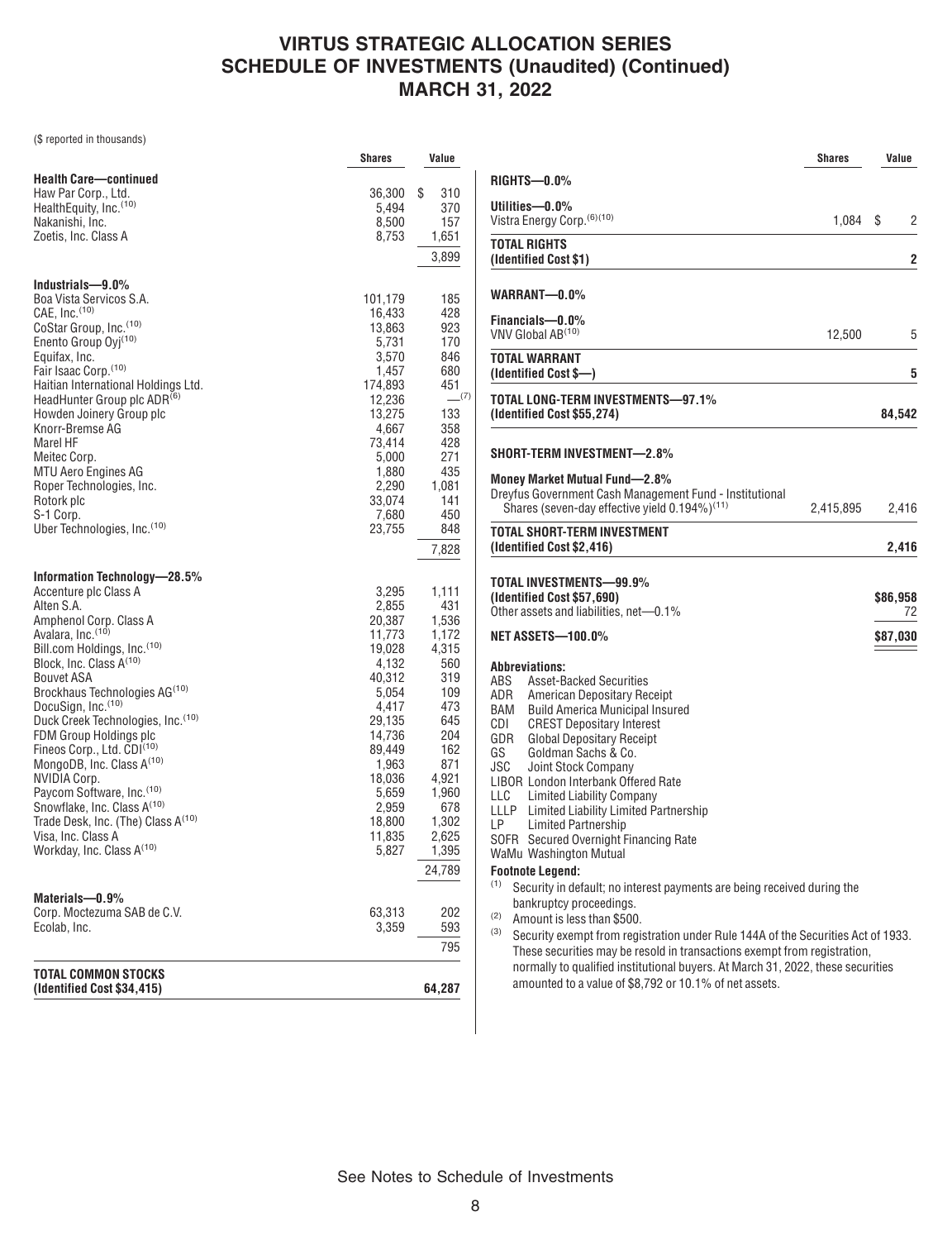**Country Weightings†**

#### (\$ reported in thousands)

- (4) Variable rate security. Rate disclosed is as of March 31, 2022. Information in parenthesis represents benchmark and reference rate for each security. Certain variable rate securities are not based on a published reference rate and spread but are determined by the issuer or agent and are based on current market conditions, or, for mortgage-backed securities, are impacted by the individual mortgages which are paying off over time. These securities do not indicate a reference rate and spread in their descriptions.
- $(5)$  No contractual maturity date.
- The value of this security was determined using significant unobservable inputs and is reported as a Level 3 security in the Fair Value Hierarchy table located after the Schedule of Investments.
- $(7)$  Amount is less than \$500.
- This loan will settle after March 31, 2022, at which time the interest rate will be reflected.
- (9) Value shown as par value.
- (10) Non-income producing.
- (11) Shares of this fund are publicly offered, and its prospectus and annual report are publicly available.

| <b>United States</b>                                      | 85%  |
|-----------------------------------------------------------|------|
| <b>United Kingdom</b>                                     | 4    |
| <b>Brazil</b>                                             | ŋ    |
| Germany                                                   |      |
| Canada                                                    |      |
| Japan                                                     |      |
| Italy                                                     |      |
| Other                                                     | 5    |
| Total                                                     | 100% |
| <sup>†</sup> % of total investments as of March 31, 2022. |      |

The following table summarizes the market value of the Series' investments as of March 31, 2022, based on the inputs used to value them (See Security Valuation Note 1 in the Notes to Schedule of Investments):

|                                      | Total<br>Value at<br>March 31, 2022 | Level 1<br><b>Quoted Prices</b> | Level 2<br>Significant<br>Observable<br>Inputs | Level 3<br>Significant<br>Unobservable<br>Inputs |
|--------------------------------------|-------------------------------------|---------------------------------|------------------------------------------------|--------------------------------------------------|
| Assets:                              |                                     |                                 |                                                |                                                  |
| <b>Debt Securities:</b>              |                                     |                                 |                                                |                                                  |
| <b>Asset-Backed Securities</b>       | \$2,457                             | \$                              | \$2,457                                        |                                                  |
| <b>Corporate Bonds and Notes</b>     | 6,850                               |                                 | 6,850                                          | (1)                                              |
| <b>Foreign Government Securities</b> | 58                                  |                                 | 58                                             |                                                  |
| Leveraged Loans                      | 1,144                               |                                 | 1,144                                          | (1)                                              |
| Mortgage-Backed Securities           | 5,057                               |                                 | 5,057                                          |                                                  |
| <b>Municipal Bonds</b>               | 1,227                               |                                 | 1,227                                          |                                                  |
| U.S. Government Securities           | 3,258                               |                                 | 3,258                                          |                                                  |
| <b>Equity Securities:</b>            |                                     |                                 |                                                |                                                  |
| <b>Common Stocks</b>                 | 64,287                              | 53,912                          | 10,375                                         | $-^{(2)}$                                        |
| <b>Preferred Stocks</b>              | 197                                 |                                 | 197                                            |                                                  |
| Rights                               |                                     |                                 |                                                | 2                                                |
| Warrant                              |                                     | 5                               |                                                |                                                  |
| Money Market Mutual Fund             | 2,416                               | 2,416                           |                                                |                                                  |
| <b>Total Investments</b>             | \$86,958                            | \$56,333                        | \$30,623                                       | \$2                                              |
|                                      |                                     |                                 |                                                |                                                  |

(1) Includes internally fair valued securities currently priced at zero (\$0).

(2) Amount is less than \$500.

Security held by the Series with an end of period value of  $$-(1)$  were transferred from Level 1 to Level 3 due to an decrease in trading activities at period end.

Some of the Seriess investments that were categorized as Level 3 may have been valued utilizing third party pricing information without adjustment. If applicable, such valuations are based on unobservable inputs. A significant change in third party information could result in a significantly lower or higher value of Level 3 investments.

Management has determined that the amount of Level 3 securities compared to total net assets is not material; therefore, the roll-forward of Level 3 securities and assumptions are not shown for the period ended March 31, 2022.

(1) Amount is less than \$500.